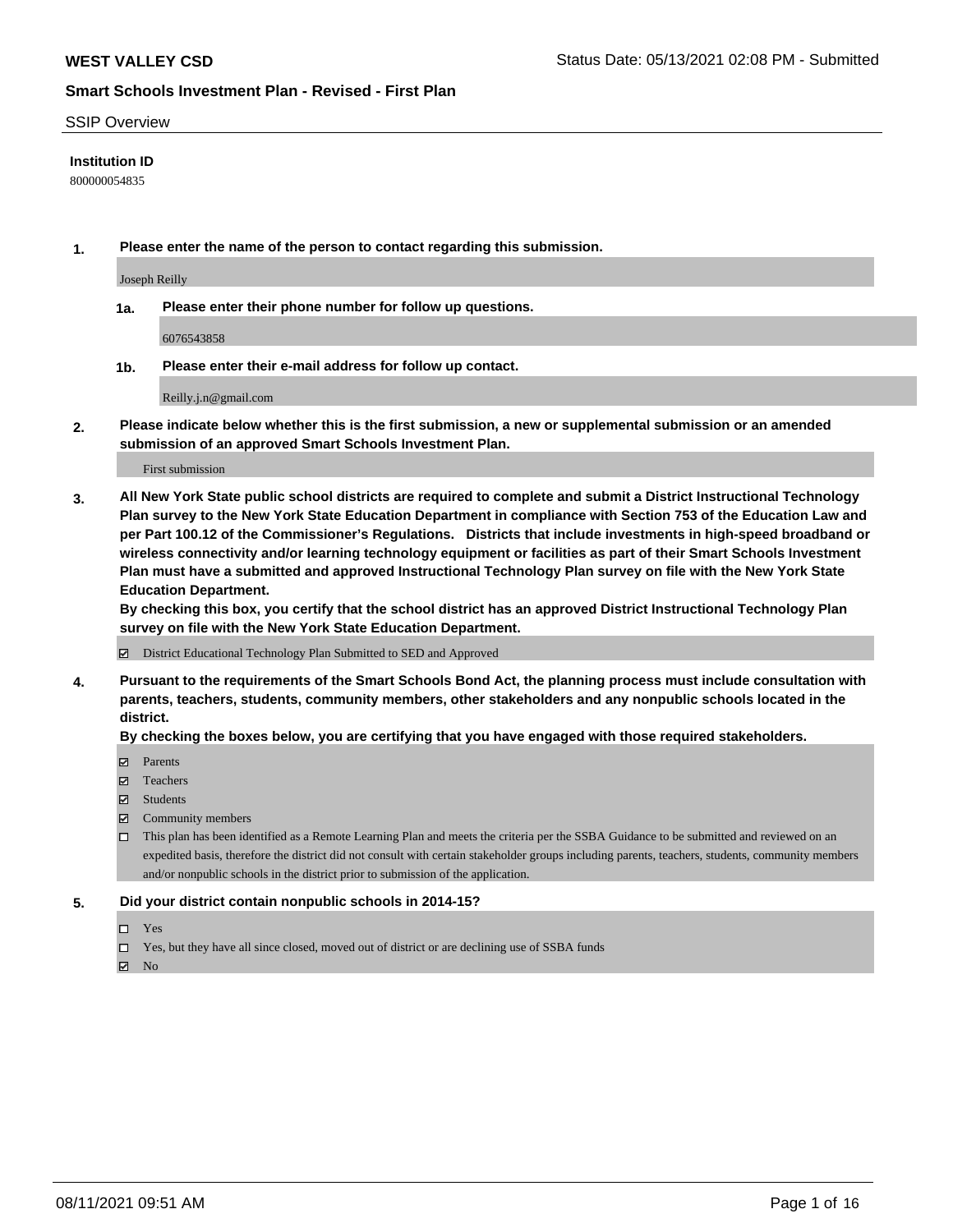#### SSIP Overview

**6. Certify that the following required steps have taken place by checking the boxes below:**

- The district developed and the school board approved a preliminary Smart Schools Investment Plan.
- The preliminary plan was posted on the district website for at least 30 days. The district included an address to which any written comments on the plan should be sent.
- The school board conducted a hearing that enabled stakeholders to respond to the preliminary plan. This hearing may have occured as part of a normal Board meeting, but adequate notice of the event must have been provided through local media and the district website for at least two weeks prior to the meeting.
- The district prepared a final plan for school board approval and such plan has been approved by the school board.
- $\boxtimes$  The final proposed plan that has been submitted has been posted on the district's website.
- This Plan has been identified as a Remote Learning Plan and meets the criteria per the SSBA Guidance to be submitted and reviewed on an expedited basis, therefore this plan has not met certain stakeholder engagement requirements including, consulting with nonpublic schools in advance of plan submission, having the school board conduct a hearing on the plan and/or posting the plan to the district website for a minimum of 30 days. This district will post the Remote Learning Plan to the district's website upon submission of the application.
- **6a. Please upload the proposed Smart Schools Investment Plan (SSIP) that was posted on the district's website, along with any supporting materials. Note that this should be different than your recently submitted Educational Technology Survey. The Final SSIP, as approved by the School Board, should also be posted on the website and remain there during the course of the projects contained therein.**

West Valley Presentation SSBA design final.pdf

**6b. Enter the webpage address where the final Smart Schools Investment Plan is posted. The Plan should remain posted for the life of the included projects.**

www.wvalley.wnyric.org/Page/927

**7. Please enter an estimate of the total number of students and staff that will benefit from this Smart Schools Investment Plan based on the cumulative projects submitted to date.**

325

**8. An LEA/School District may partner with one or more other LEA/School Districts to form a consortium to pool Smart Schools Bond Act funds for a project that meets all other Smart School Bond Act requirements. Each school district participating in the consortium will need to file an approved Smart Schools Investment Plan for the project and submit a signed Memorandum of Understanding that sets forth the details of the consortium including the roles of each respective district.**

 $\Box$  The district plans to participate in a consortium to partner with other school district(s) to implement a Smart Schools project.

**9. Please enter the name and 6-digit SED Code for each LEA/School District participating in the Consortium.**

| <b>Partner LEA/District</b> | <b>ISED BEDS Code</b> |
|-----------------------------|-----------------------|
| (No Response)               | (No Response)         |

**10. Please upload a signed Memorandum of Understanding with all of the participating Consortium partners.**

(No Response)

**11. Your district's Smart Schools Bond Act Allocation is:**

\$436,946

**12. Final 2014-15 BEDS Enrollment to calculate Nonpublic Sharing Requirement**

|            | <b>Public Enrollment</b> | l Nonpublic Enrollment | Total Enrollment | I Nonpublic Percentage |
|------------|--------------------------|------------------------|------------------|------------------------|
| Enrollment | 272<br>21 Z              |                        | 272.00           | 0.00                   |

**13. This table compares each category budget total, as entered in that category's page, to the total expenditures listed in the category's expenditure table. Any discrepancies between the two must be resolved before submission.**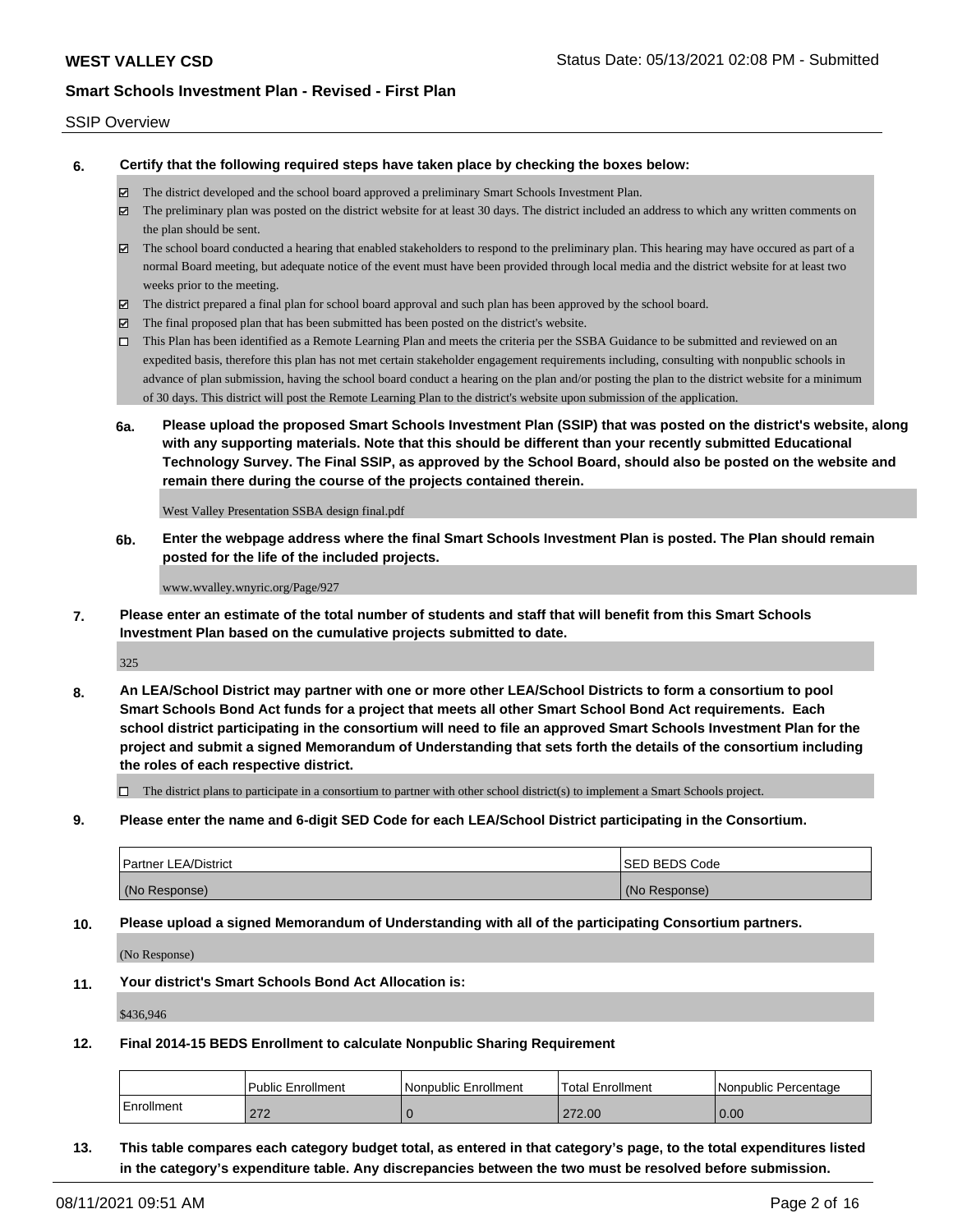# SSIP Overview

|                                          | Sub-Allocations | <b>Expenditure Totals</b> | Difference |
|------------------------------------------|-----------------|---------------------------|------------|
|                                          |                 |                           |            |
| <b>School Connectivity</b>               | 265,516.00      | 265,516.00                | 0.00       |
| Connectivity Projects for<br>Communities | 0.00            | 0.00                      | 0.00       |
| Classroom Technology                     | 0.00            | 0.00                      | 0.00       |
| Pre-Kindergarten Classrooms              | 0.00            | 0.00                      | 0.00       |
| Replace Transportable<br>Classrooms      | 0.00            | 0.00                      | 0.00       |
| <b>High-Tech Security Features</b>       | 171,430.00      | 171,430.00                | 0.00       |
| Nonpublic Loan                           | 0.00            | 0.00                      | 0.00       |
| Totals:                                  | 436.946         | 436.946                   | 0          |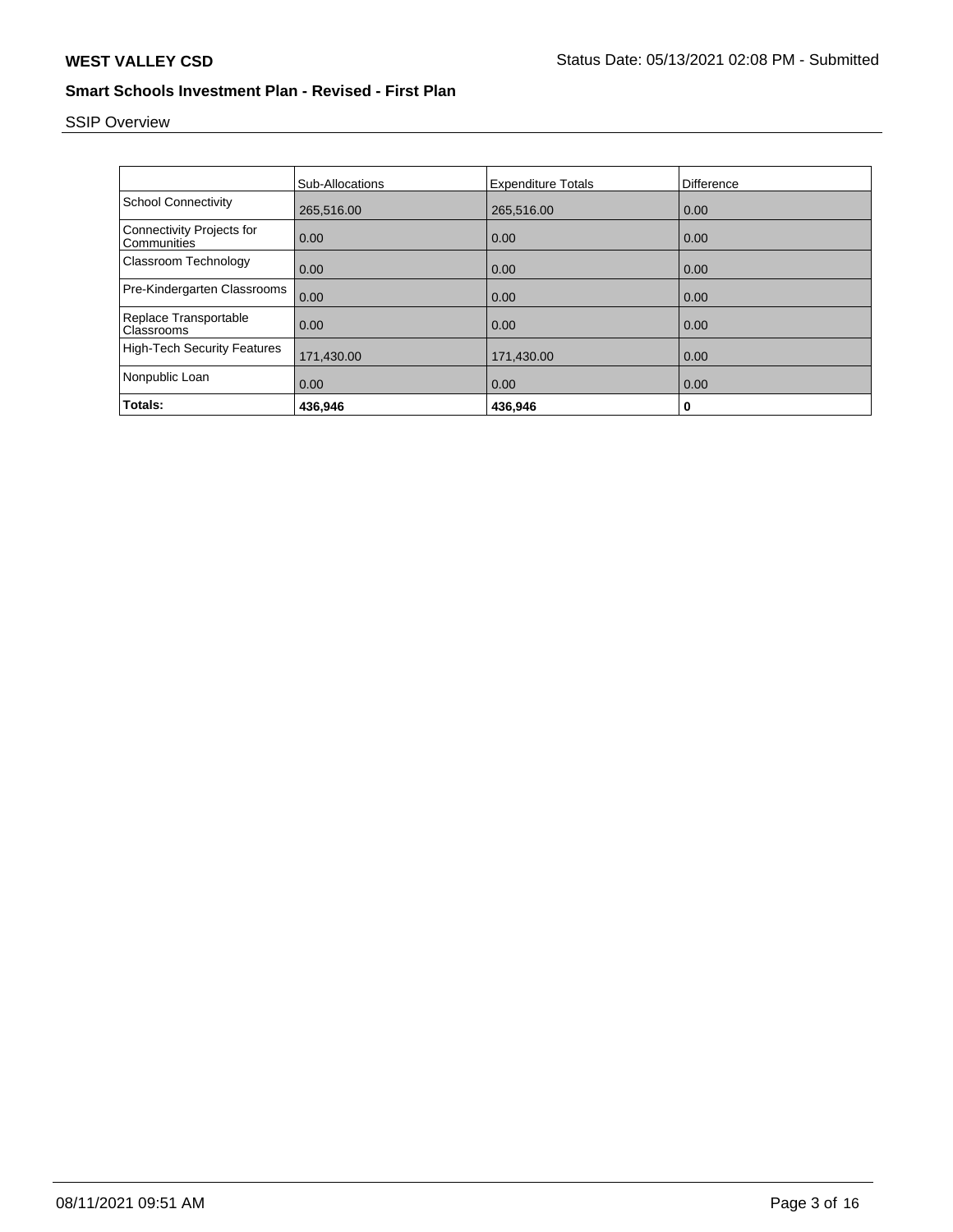School Connectivity

- **1. In order for students and faculty to receive the maximum benefit from the technology made available under the Smart Schools Bond Act, their school buildings must possess sufficient connectivity infrastructure to ensure that devices can be used during the school day. Smart Schools Investment Plans must demonstrate that:**
	- **• sufficient infrastructure that meets the Federal Communications Commission's 100 Mbps per 1,000 students standard currently exists in the buildings where new devices will be deployed, or**
	- **• is a planned use of a portion of Smart Schools Bond Act funds, or**
	- **• is under development through another funding source.**

**Smart Schools Bond Act funds used for technology infrastructure or classroom technology investments must increase the number of school buildings that meet or exceed the minimum speed standard of 100 Mbps per 1,000 students and staff within 12 months. This standard may be met on either a contracted 24/7 firm service or a "burstable" capability. If the standard is met under the burstable criteria, it must be:**

**1. Specifically codified in a service contract with a provider, and**

**2. Guaranteed to be available to all students and devices as needed, particularly during periods of high demand, such as computer-based testing (CBT) periods.**

**Please describe how your district already meets or is planning to meet this standard within 12 months of plan submission.**

West Valley Central School subscribes to broadband internet services through the Western New York Regional Information Center. They currently exceed this requirement.

- **1a. If a district believes that it will be impossible to meet this standard within 12 months, it may apply for a waiver of this requirement, as described on the Smart Schools website. The waiver must be filed and approved by SED prior to submitting this survey.**
	- $\Box$  By checking this box, you are certifying that the school district has an approved waiver of this requirement on file with the New York State Education Department.
- **2. Connectivity Speed Calculator (Required). If the district currently meets the required speed, enter "Currently Met" in the last box: Expected Date When Required Speed Will be Met.**

|                  | l Number of<br>Students | Required Speed<br>l in Mbps | Current Speed in Expected Speed<br><b>Mbps</b> | Ito be Attained | Expected Date<br>When Required       |
|------------------|-------------------------|-----------------------------|------------------------------------------------|-----------------|--------------------------------------|
|                  |                         |                             |                                                |                 | Within 12 Months 1Speed Will be Met1 |
| Calculated Speed | 272                     | 27.20                       | 1000                                           | 1000            | <b>Currently Met</b>                 |

**3. Describe how you intend to use Smart Schools Bond Act funds for high-speed broadband and/or wireless connectivity projects in school buildings.**

The West Valley Central School District recognizes that the network infastructure is the key to successful learning and safety in a 21st century school district. The wiring and switch equipment is essential to a one-to-one learning environment. It is also critical to communication, emergency notification, video and door security, and student mangagment. West Valley proposes to use their Smart School to upgrade that infrastructure. They wish to replace the wired computer drops with new Category 6 cabling. They also wish to replace the wireless services by upgrading the wireless controller and network switching. Both of these steps will improve the throughput of the district network by a factor of 1000% insuring a strong network for many years to come.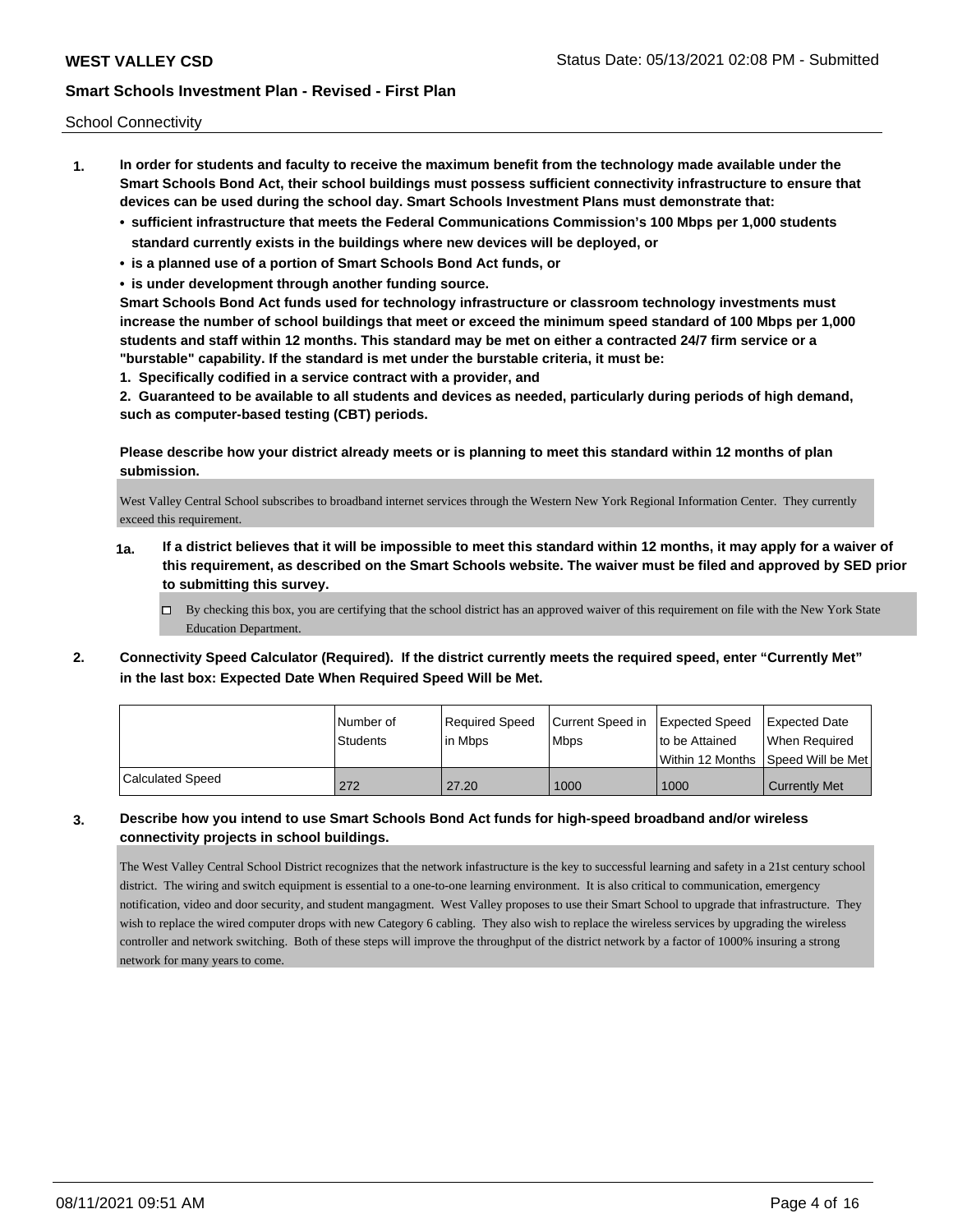School Connectivity

**4. Describe the linkage between the district's District Instructional Technology Plan and how the proposed projects will improve teaching and learning. (There should be a link between your response to this question and your responses to Question 1 in Section IV - NYSED Initiatives Alignment: "Explain how the district use of instructional technology will serve as a part of a comprehensive and sustained effort to support rigorous academic standards attainment and performance improvement for students."** 

**Your answer should also align with your answers to the questions in Section II - Strategic Technology Planning and the associated Action Steps in Section III - Action Plan.)**

West Valley Central School has identified the establishment of a one-to-one learning environment as the number one priority for the long range technology planning in the district. Students will no longer by passive learners at West Valley. They will be active participants in the learning environment. They will be challenged to identify resources to solve problems and asked to apply their knowledge inside and outside the classroom. Learning will no longer be limited to an arbitrary 45 minutes during the school day. Students can actively learn inside and outside their assigned schedule. Having a strong infrastructure is critical to supporting that learning.

**5. If the district wishes to have students and staff access the Internet from wireless devices within the school building, or in close proximity to it, it must first ensure that it has a robust Wi-Fi network in place that has sufficient bandwidth to meet user demand.**

**Please describe how you have quantified this demand and how you plan to meet this demand.**

West Valley employs a full time Technology Coordinator. This individual works with the network planning specialists from the Western New York Regional Information Center on a continuous basis. They regularly review the learning and public spaces in the building for student load and network demand. As requirement are identified the district upgrades or expands the network to support student learning in those spaces.

**6. Smart Schools plans with any expenditures in the School Connectivity category require a project number from the Office of Facilities Planning. Districts must submit an SSBA LOI and receive project numbers prior to submitting the SSIP. As indicated on the LOI, some projects may be eligible for a streamlined review and will not require a building permit.**

**Please indicate on a separate row each project number given to you by the Office of Facilities Planning.**

| Project Number        |
|-----------------------|
| 04-02-04-04-7-999-BA1 |
| 04-02-04-04-7-999-001 |

**7. Certain high-tech security and connectivity infrastructure projects may be eligible for an expedited review process as determined by the Office of Facilities Planning.**

**Was your project deemed eligible for streamlined review?**

Yes

**7a. Districts that choose the Streamlined Review Process will be required to certify that they have reviewed all installations with their licensed architect or engineer of record and provide that person's name and license number. The licensed professional must review the products and proposed method of installation prior to implementation and review the work during and after completion in order to affirm that the work was codecompliant, if requested.**

I certify that I have reviewed all installations with a licensed architect or engineer of record.

**8. Include the name and license number of the architect or engineer of record.**

| <b>Name</b> | License Number |
|-------------|----------------|
| Jerry Young | 197841         |

**9. Public Expenditures – Loanable (Counts toward the nonpublic loan calculation)**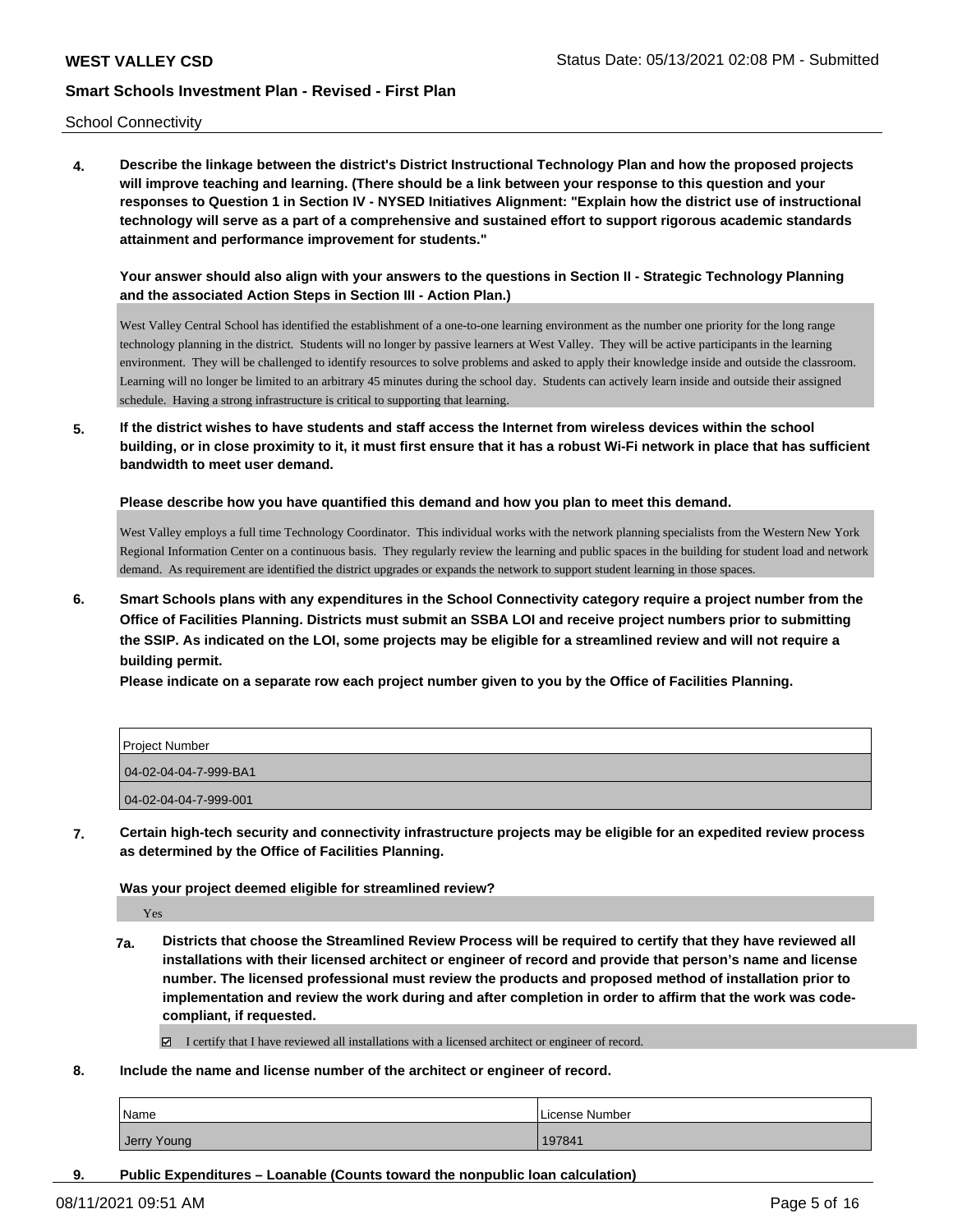School Connectivity

| Select the allowable expenditure type.<br>Repeat to add another item under each type. | <b>PUBLIC</b> Items to be<br>l Purchased | Quantity         | <b>Cost Per Item</b> | <b>Total Cost</b> |
|---------------------------------------------------------------------------------------|------------------------------------------|------------------|----------------------|-------------------|
| (No Response)                                                                         | (No Response)                            | (No<br>Response) | (No<br>(Response)    | 0.00              |
|                                                                                       |                                          |                  | 0.00                 |                   |

**10. Public Expenditures – Non-Loanable (Does not count toward nonpublic loan calculation)**

| Select the allowable expenditure<br>type.<br>Repeat to add another item under<br>each type. | <b>PUBLIC</b> Items to be purchased                                      | Quantity       | Cost per Item | <b>Total Cost</b> |
|---------------------------------------------------------------------------------------------|--------------------------------------------------------------------------|----------------|---------------|-------------------|
| <b>Connections/Components</b>                                                               | Upgrade district fiber optic cable to<br>OM4 per foot                    | 800            | 10.00         | 8,000.00          |
| <b>Connections/Components</b>                                                               | Replace old computer drops with Cat 6<br>per drop                        | 230            | 450.00        | 103,500.00        |
| <b>Connections/Components</b>                                                               | Replace 2 old wifi drops per learning<br>space with Cat 6A Wifi per drop | 100            | 450.00        | 45,000,00         |
| Network/Access Costs                                                                        | Install 3000uva Smart UPS for each<br>wiring closet                      | 8              | 3,850.00      | 30,800.00         |
| <b>Network/Access Costs</b>                                                                 | Aruba 7205 Wifi Controllers                                              | $\overline{2}$ | 15,000.00     | 30,000.00         |
| Network/Access Costs                                                                        | Aruba 515 Access Pts                                                     | 40             | 450.00        | 18,000.00         |
| Network/Access Costs                                                                        | Aruba 48 Port POE switch                                                 | 8              | 2,300.00      | 18,400.00         |
| <b>Professional Services</b>                                                                | <b>Architect &amp; Planning Fees</b>                                     | 1              | 6.000.00      | 6.000.00          |
| <b>Other Costs</b>                                                                          | Project contingency                                                      |                | 5,816.00      | 5,816.00          |
|                                                                                             |                                                                          | 1,190          | 34,326.00     | 265,516           |

#### **11. Final 2014-15 BEDS Enrollment to calculate Nonpublic Sharing Requirement (no changes allowed.)**

|            | <b>Public Enrollment</b> | l Nonpublic Enrollment | 'Total Enrollment | Nonpublic Percentage |
|------------|--------------------------|------------------------|-------------------|----------------------|
| Enrollment | 272<br>21 Z              |                        | 272.00            | 0.00                 |

### **12. Total Public Budget - Loanable (Counts toward the nonpublic loan calculation)**

|                                                    | Public Allocations | Estimated Nonpublic Loan<br>Amount | Estimated Total Sub-Allocations |
|----------------------------------------------------|--------------------|------------------------------------|---------------------------------|
| Network/Access Costs                               | 0.00               | 0.00                               | 0.00                            |
| School Internal Connections and 0.00<br>Components |                    | 0.00                               | 0.00                            |
| Other                                              | 0.00               | 0.00                               | 0.00                            |
| Totals:                                            | 0.00               | 0                                  |                                 |

#### **13. Total Public Budget – Non-Loanable (Does not count toward the nonpublic loan calculation)**

|                      | Sub-       |
|----------------------|------------|
|                      | Allocation |
| Network/Access Costs |            |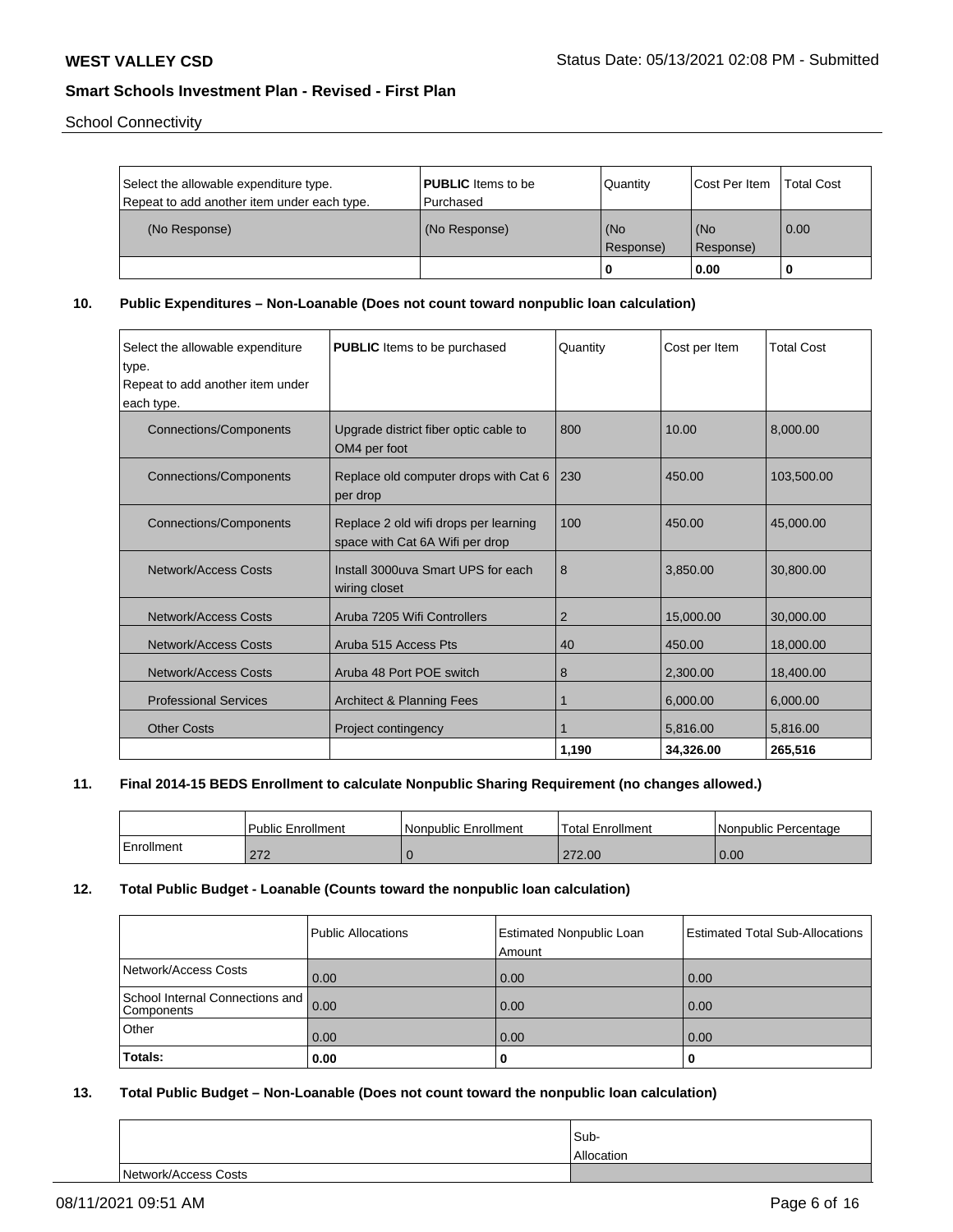School Connectivity

|                                            | Sub-       |
|--------------------------------------------|------------|
|                                            | Allocation |
|                                            | 97,200.00  |
| <b>Outside Plant Costs</b>                 | 0.00       |
| School Internal Connections and Components | 156,500.00 |
| <b>Professional Services</b>               | 6,000.00   |
| Testing                                    | 0.00       |
| <b>Other Upfront Costs</b>                 | 0.00       |
| <b>Other Costs</b>                         | 5,816.00   |
| Totals:                                    | 265,516.00 |

## **14. School Connectivity Totals**

|                          | Total Sub-Allocations |
|--------------------------|-----------------------|
| Total Loanable Items     | 0.00                  |
| Total Non-Ioanable Items | 265,516.00            |
| Totals:                  | 265,516               |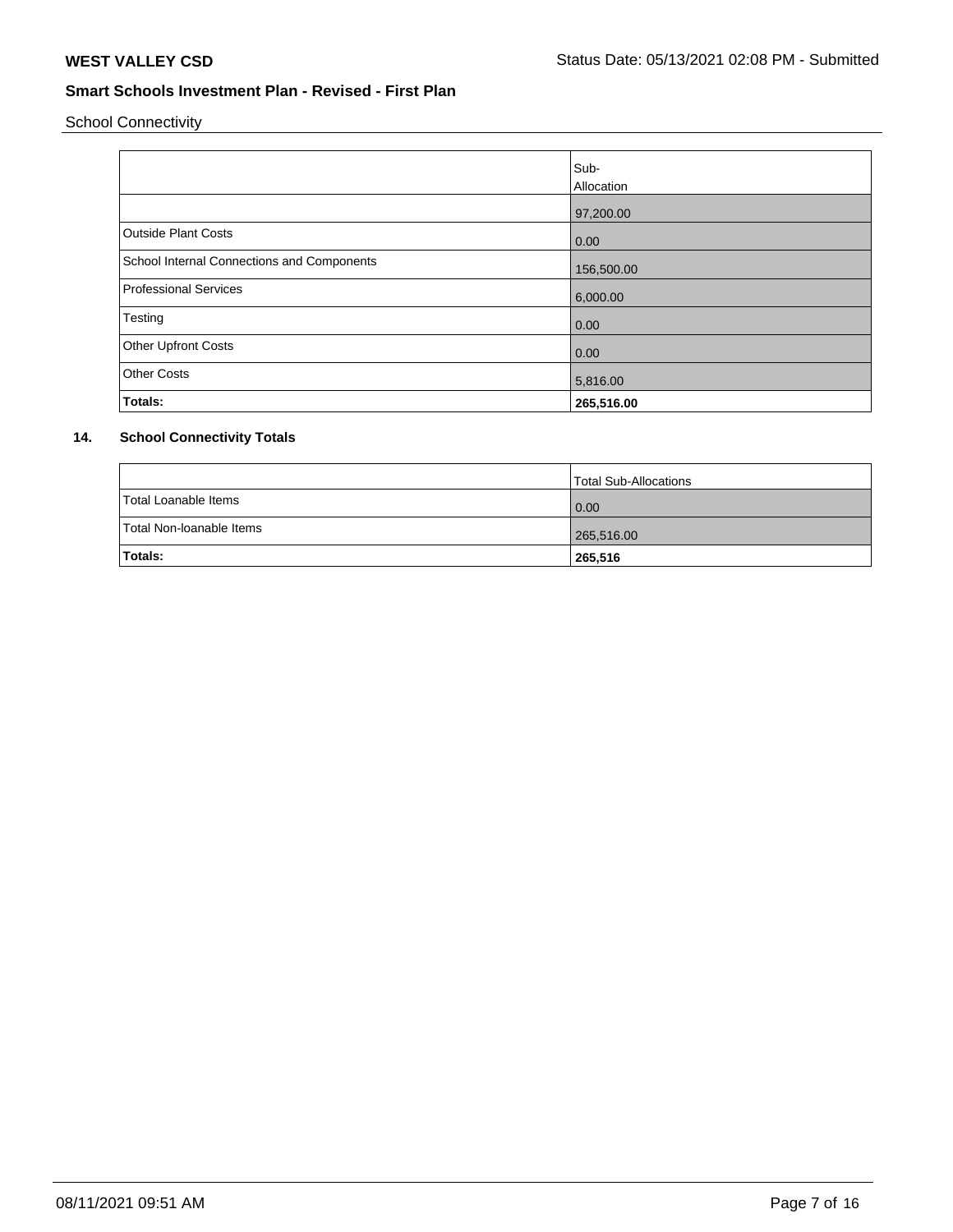Community Connectivity (Broadband and Wireless)

**1. Describe how you intend to use Smart Schools Bond Act funds for high-speed broadband and/or wireless connectivity projects in the community.**

(No Response)

**2. Please describe how the proposed project(s) will promote student achievement and increase student and/or staff access to the Internet in a manner that enhances student learning and/or instruction outside of the school day and/or school building.**

(No Response)

**3. Community connectivity projects must comply with all the necessary local building codes and regulations (building and related permits are not required prior to plan submission).**

 $\Box$  I certify that we will comply with all the necessary local building codes and regulations.

**4. Please describe the physical location of the proposed investment.**

(No Response)

**5. Please provide the initial list of partners participating in the Community Connectivity Broadband Project, along with their Federal Tax Identification (Employer Identification) number.**

| <b>Project Partners</b> | l Federal ID # |
|-------------------------|----------------|
| (No Response)           | (No Response)  |

**6. Please detail the type, quantity, per unit cost and total cost of the eligible items under each sub-category.**

| Select the allowable expenditure | Item to be purchased | Quantity      | Cost per Item | <b>Total Cost</b> |
|----------------------------------|----------------------|---------------|---------------|-------------------|
| type.                            |                      |               |               |                   |
| Repeat to add another item under |                      |               |               |                   |
| each type.                       |                      |               |               |                   |
| (No Response)                    | (No Response)        | (No Response) | (No Response) | 0.00              |
|                                  |                      | o             | 0.00          |                   |

**7. If you are submitting an allocation for Community Connectivity, complete this table.**

**Note that the calculated Total at the bottom of the table must equal the Total allocation for this category that you entered in the SSIP Overview overall budget.**

|                                    | Sub-Allocation |
|------------------------------------|----------------|
| Network/Access Costs               | (No Response)  |
| Outside Plant Costs                | (No Response)  |
| <b>Tower Costs</b>                 | (No Response)  |
| <b>Customer Premises Equipment</b> | (No Response)  |
| <b>Professional Services</b>       | (No Response)  |
| Testing                            | (No Response)  |
| <b>Other Upfront Costs</b>         | (No Response)  |
| <b>Other Costs</b>                 | (No Response)  |
| Totals:                            | 0.00           |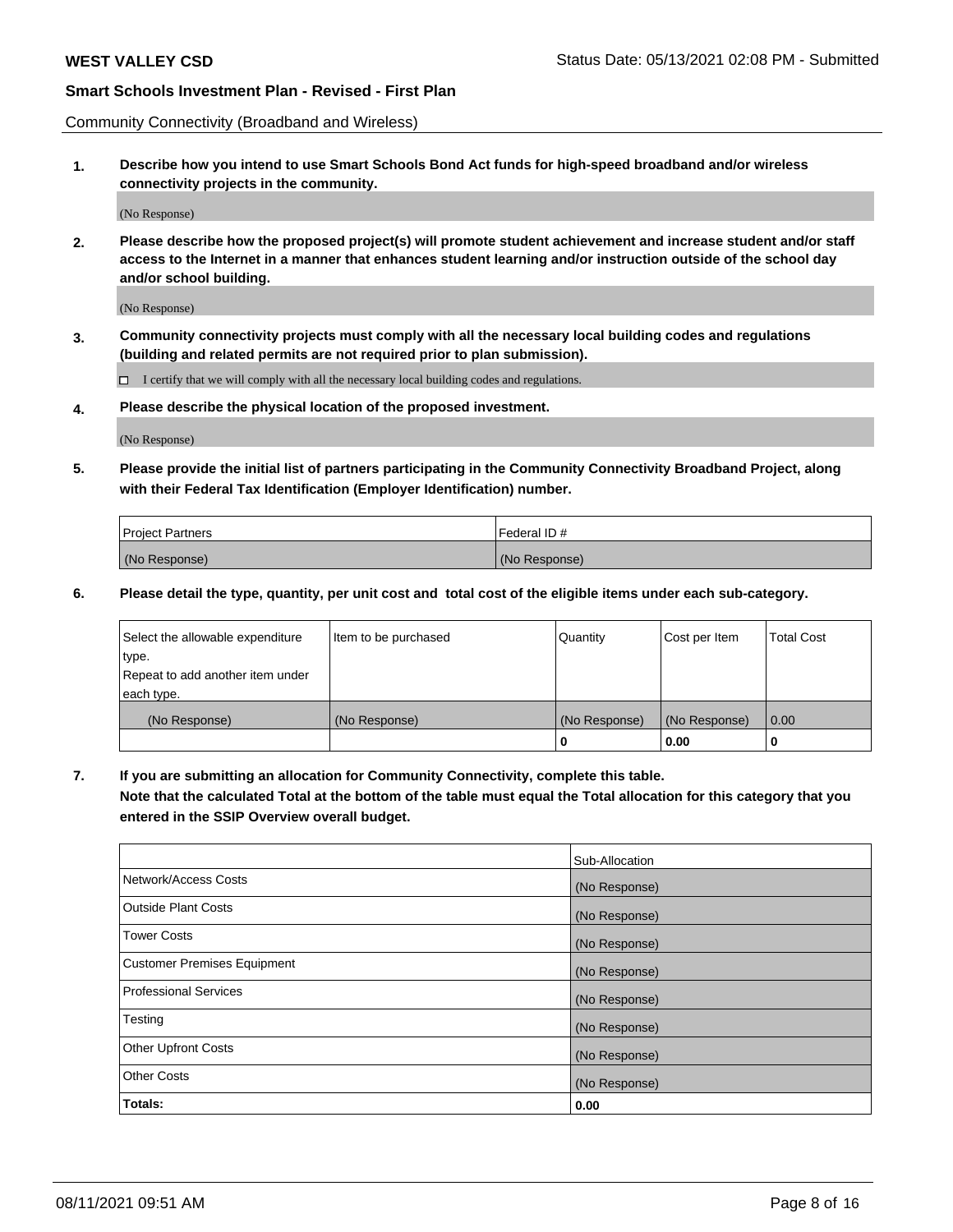#### Classroom Learning Technology

**1. In order for students and faculty to receive the maximum benefit from the technology made available under the Smart Schools Bond Act, their school buildings must possess sufficient connectivity infrastructure to ensure that devices can be used during the school day. Smart Schools Investment Plans must demonstrate that sufficient infrastructure that meets the Federal Communications Commission's 100 Mbps per 1,000 students standard currently exists in the buildings where new devices will be deployed, or is a planned use of a portion of Smart Schools Bond Act funds, or is under development through another funding source. Smart Schools Bond Act funds used for technology infrastructure or classroom technology investments must increase the number of school buildings that meet or exceed the minimum speed standard of 100 Mbps per 1,000 students and staff within 12 months. This standard may be met on either a contracted 24/7 firm service or a**

- **"burstable" capability. If the standard is met under the burstable criteria, it must be:**
- **1. Specifically codified in a service contract with a provider, and**

**2. Guaranteed to be available to all students and devices as needed, particularly during periods of high demand, such as computer-based testing (CBT) periods.**

**Please describe how your district already meets or is planning to meet this standard within 12 months of plan submission.**

(No Response)

- **1a. If a district believes that it will be impossible to meet this standard within 12 months, it may apply for a waiver of this requirement, as described on the Smart Schools website. The waiver must be filed and approved by SED prior to submitting this survey.**
	- By checking this box, you are certifying that the school district has an approved waiver of this requirement on file with the New York State Education Department.
- **2. Connectivity Speed Calculator (Required). If the district currently meets the required speed, enter "Currently Met" in the last box: Expected Date When Required Speed Will be Met.**

|                  | l Number of     | Required Speed | Current Speed in | <b>Expected Speed</b> | <b>Expected Date</b>                |
|------------------|-----------------|----------------|------------------|-----------------------|-------------------------------------|
|                  | <b>Students</b> | l in Mbps      | l Mbps           | to be Attained        | When Required                       |
|                  |                 |                |                  |                       | Within 12 Months  Speed Will be Met |
| Calculated Speed | (No Response)   | 0.00           | (No Response)    | l (No Response)       | (No Response)                       |

**3. If the district wishes to have students and staff access the Internet from wireless devices within the school building, or in close proximity to it, it must first ensure that it has a robust Wi-Fi network in place that has sufficient bandwidth to meet user demand.**

**Please describe how you have quantified this demand and how you plan to meet this demand.**

(No Response)

**4. All New York State public school districts are required to complete and submit an Instructional Technology Plan survey to the New York State Education Department in compliance with Section 753 of the Education Law and per Part 100.12 of the Commissioner's Regulations.**

**Districts that include educational technology purchases as part of their Smart Schools Investment Plan must have a submitted and approved Instructional Technology Plan survey on file with the New York State Education Department.**

- By checking this box, you are certifying that the school district has an approved Instructional Technology Plan survey on file with the New York State Education Department.
- **5. Describe the devices you intend to purchase and their compatibility with existing or planned platforms or systems. Specifically address the adequacy of each facility's electrical, HVAC and other infrastructure necessary to install and support the operation of the planned technology.**

(No Response)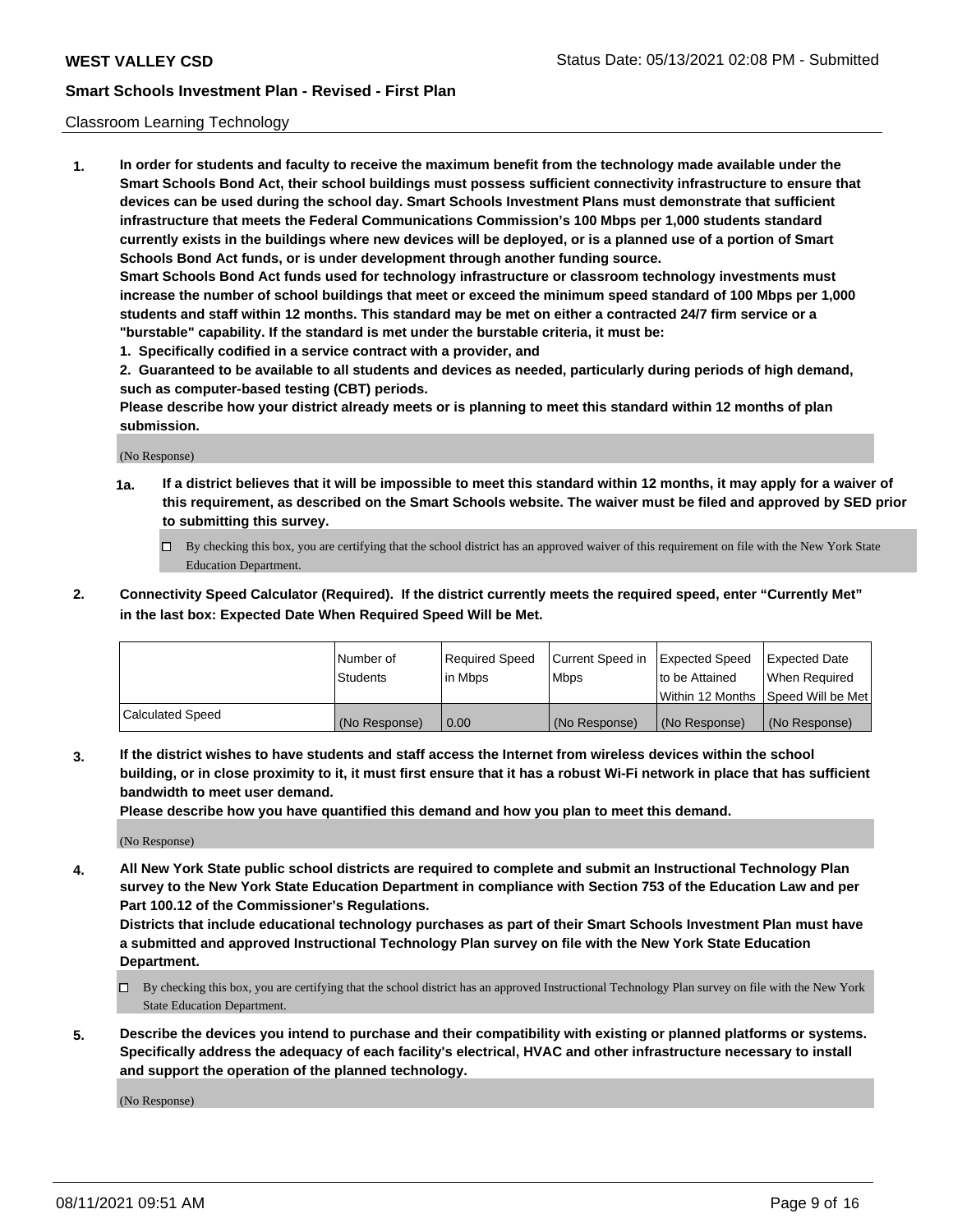#### Classroom Learning Technology

- **6. Describe how the proposed technology purchases will:**
	- **> enhance differentiated instruction;**
	- **> expand student learning inside and outside the classroom;**
	- **> benefit students with disabilities and English language learners; and**
	- **> contribute to the reduction of other learning gaps that have been identified within the district.**

**The expectation is that districts will place a priority on addressing the needs of students who struggle to succeed in a rigorous curriculum. Responses in this section should specifically address this concern and align with the district's Instructional Technology Plan (in particular Question 2 of E. Curriculum and Instruction: "Does the district's instructional technology plan address the needs of students with disabilities to ensure equitable access to instruction, materials and assessments?" and Question 3 of the same section: "Does the district's instructional technology plan address the provision of assistive technology specifically for students with disabilities to ensure access to and participation in the general curriculum?")**

**In addition, describe how the district ensures equitable access to instruction, materials and assessments and participation in the general curriculum for both SWD and English Language Learners/Multilingual Learners (ELL/MLL) students.**

**Please note: If this plan has been identified as a Remote Learning Plan to be submitted and reviewed on an expedited basis, the district should explain how this plan will facilitate remote and hybrid learning, in lieu of responding to the question above.**

(No Response)

**7. Where appropriate, describe how the proposed technology purchases will enhance ongoing communication with parents and other stakeholders and help the district facilitate technology-based regional partnerships, including distance learning and other efforts.**

(No Response)

**8. Describe the district's plan to provide professional development to ensure that administrators, teachers and staff can employ the technology purchased to enhance instruction successfully.**

**Note: This response should be aligned and expanded upon in accordance with your district's response to Question 1 of F. Professional Development of your Instructional Technology Plan: "Please provide a summary of professional development offered to teachers and staff, for the time period covered by this plan, to support technology to enhance teaching and learning. Please include topics, audience and method of delivery within your summary."**

**Please note: If this plan has been identified as a Remote Learning Plan to be submitted and reviewed on an expedited basis, the district should provide a statement confirming that the district has provided or will provide professional development on these devices to its staff, in lieu of responding to the question above.**

(No Response)

- **9. Districts must contact one of the SUNY/CUNY teacher preparation programs listed on the document on the left side of the page that supplies the largest number of the district's new teachers to request advice on innovative uses and best practices at the intersection of pedagogy and educational technology.**
	- $\Box$  By checking this box, you certify that you have contacted the SUNY/CUNY teacher preparation program that supplies the largest number of your new teachers to request advice on these issues.

#### **9a. Please enter the name of the SUNY or CUNY Institution that you contacted.**

(No Response)

**9b. Enter the primary Institution phone number.**

(No Response)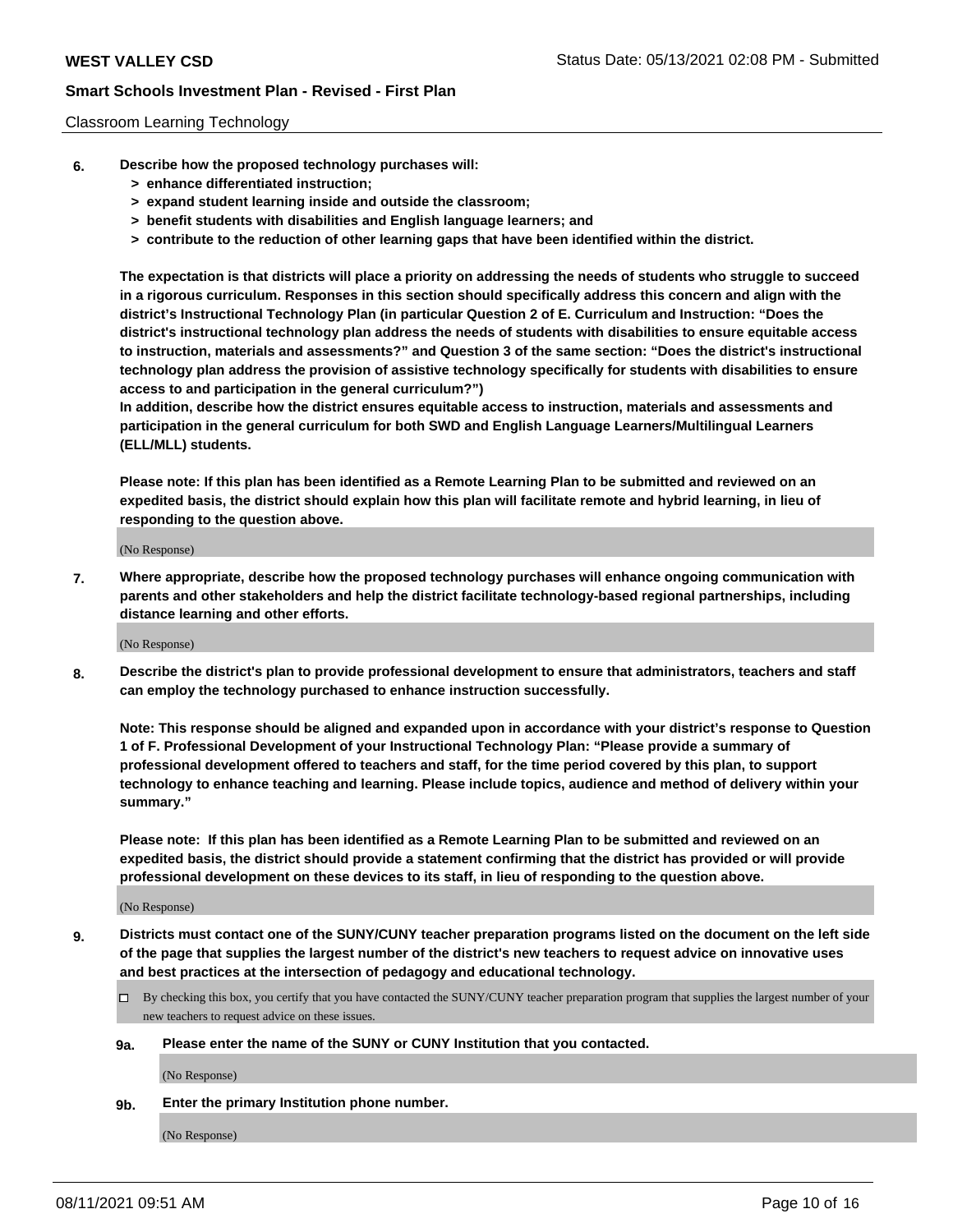Classroom Learning Technology

**9c. Enter the name of the contact person with whom you consulted and/or will be collaborating with on innovative uses of technology and best practices.**

(No Response)

**10. To ensure the sustainability of technology purchases made with Smart Schools funds, districts must demonstrate a long-term plan to maintain and replace technology purchases supported by Smart Schools Bond Act funds. This sustainability plan shall demonstrate a district's capacity to support recurring costs of use that are ineligible for Smart Schools Bond Act funding such as device maintenance, technical support, Internet and wireless fees, maintenance of hotspots, staff professional development, building maintenance and the replacement of incidental items. Further, such a sustainability plan shall include a long-term plan for the replacement of purchased devices and equipment at the end of their useful life with other funding sources.**

 $\square$  By checking this box, you certify that the district has a sustainability plan as described above.

**11. Districts must ensure that devices purchased with Smart Schools Bond funds will be distributed, prepared for use, maintained and supported appropriately. Districts must maintain detailed device inventories in accordance with generally accepted accounting principles.**

By checking this box, you certify that the district has a distribution and inventory management plan and system in place.

**12. Please detail the type, quantity, per unit cost and total cost of the eligible items under each sub-category.**

| Select the allowable expenditure | Iltem to be Purchased | Quantity      | Cost per Item | Total Cost |
|----------------------------------|-----------------------|---------------|---------------|------------|
| type.                            |                       |               |               |            |
| Repeat to add another item under |                       |               |               |            |
| each type.                       |                       |               |               |            |
| (No Response)                    | (No Response)         | (No Response) | (No Response) | 0.00       |
|                                  |                       |               | 0.00          |            |

### **13. Final 2014-15 BEDS Enrollment to calculate Nonpublic Sharing Requirement (no changes allowed.)**

|                   | l Public Enrollment | Nonpublic Enrollment | <b>Total Enrollment</b> | <i>Nonpublic</i><br>Percentage |
|-------------------|---------------------|----------------------|-------------------------|--------------------------------|
| <b>Enrollment</b> | 272                 |                      | 272.00                  | 0.00                           |

#### **14. If you are submitting an allocation for Classroom Learning Technology complete this table.**

|                          | Public School Sub-Allocation | <b>Estimated Nonpublic Loan</b><br>Amount | Estimated Total Public and<br>Nonpublic Sub-Allocation |
|--------------------------|------------------------------|-------------------------------------------|--------------------------------------------------------|
|                          |                              | (Based on Percentage Above)               |                                                        |
| Interactive Whiteboards  | (No Response)                | 0.00                                      | 0.00                                                   |
| <b>Computer Servers</b>  | (No Response)                | 0.00                                      | 0.00                                                   |
| <b>Desktop Computers</b> | (No Response)                | 0.00                                      | 0.00                                                   |
| <b>Laptop Computers</b>  | (No Response)                | 0.00                                      | 0.00                                                   |
| <b>Tablet Computers</b>  | (No Response)                | 0.00                                      | 0.00                                                   |
| <b>Other Costs</b>       | (No Response)                | 0.00                                      | 0.00                                                   |
| Totals:                  | 0.00                         | 0                                         | 0                                                      |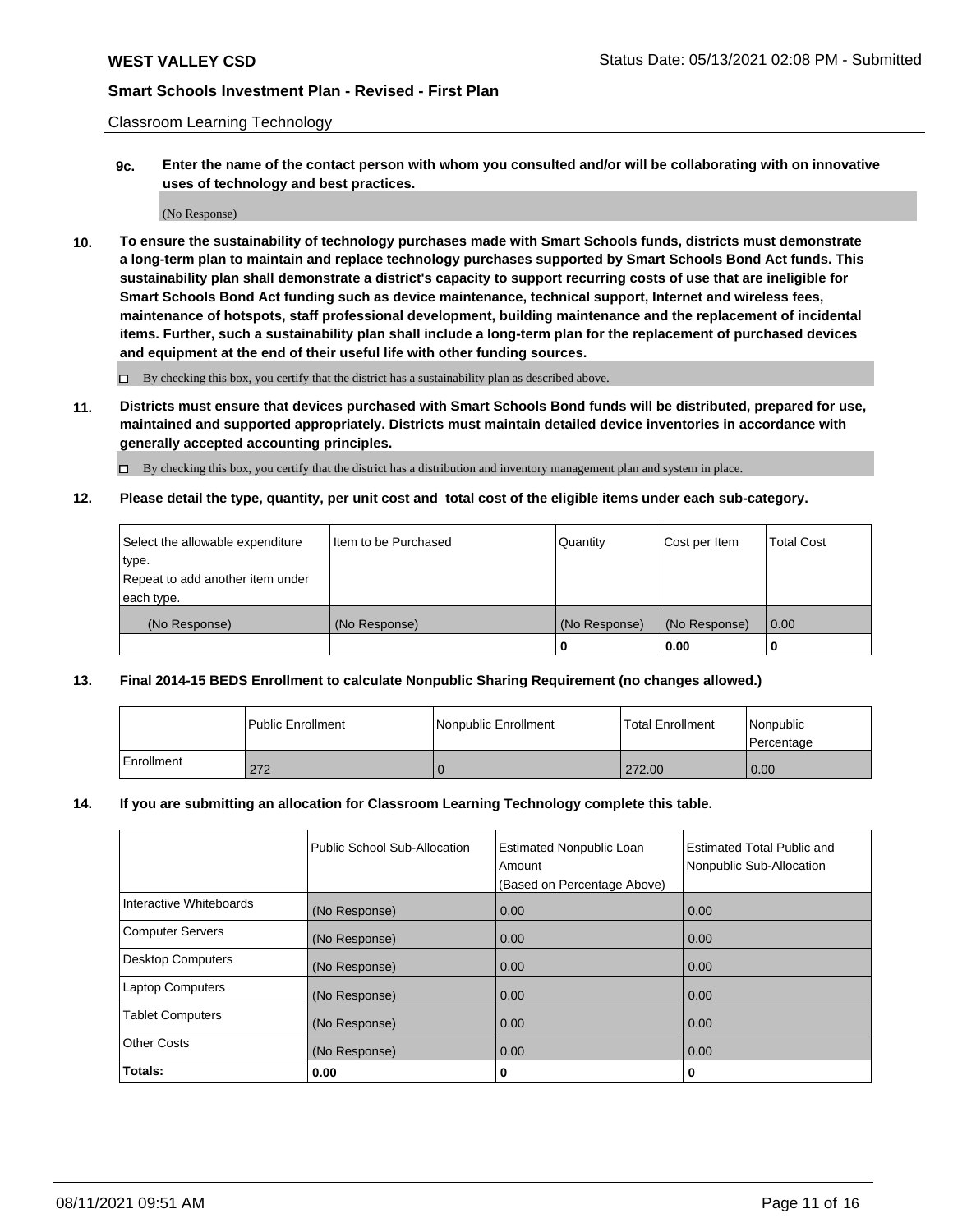#### Pre-Kindergarten Classrooms

**1. Provide information regarding how and where the district is currently serving pre-kindergarten students and justify the need for additional space with enrollment projections over 3 years.**

(No Response)

- **2. Describe the district's plan to construct, enhance or modernize education facilities to accommodate prekindergarten programs. Such plans must include:**
	- **Specific descriptions of what the district intends to do to each space;**
	- **An affirmation that new pre-kindergarten classrooms will contain a minimum of 900 square feet per classroom;**
	- **The number of classrooms involved;**
	- **The approximate construction costs per classroom; and**
	- **Confirmation that the space is district-owned or has a long-term lease that exceeds the probable useful life of the improvements.**

(No Response)

**3. Smart Schools Bond Act funds may only be used for capital construction costs. Describe the type and amount of additional funds that will be required to support ineligible ongoing costs (e.g. instruction, supplies) associated with any additional pre-kindergarten classrooms that the district plans to add.**

(No Response)

**4. All plans and specifications for the erection, repair, enlargement or remodeling of school buildings in any public school district in the State must be reviewed and approved by the Commissioner. Districts that plan capital projects using their Smart Schools Bond Act funds will undergo a Preliminary Review Process by the Office of Facilities Planning.**

**Please indicate on a separate row each project number given to you by the Office of Facilities Planning.**

| Project Number |  |
|----------------|--|
| (No Response)  |  |
|                |  |

**5. Please detail the type, quantity, per unit cost and total cost of the eligible items under each sub-category.**

| Select the allowable expenditure | Item to be purchased | Quantity      | Cost per Item | <b>Total Cost</b> |
|----------------------------------|----------------------|---------------|---------------|-------------------|
| type.                            |                      |               |               |                   |
| Repeat to add another item under |                      |               |               |                   |
| each type.                       |                      |               |               |                   |
| (No Response)                    | (No Response)        | (No Response) | (No Response) | 0.00              |
|                                  |                      | U             | 0.00          |                   |

**6. If you have made an allocation for Pre-Kindergarten Classrooms, complete this table. Note that the calculated Total at the bottom of the table must equal the Total allocation for this category that you entered in the SSIP Overview overall budget.**

|                                          | Sub-Allocation |
|------------------------------------------|----------------|
| Construct Pre-K Classrooms               | (No Response)  |
| Enhance/Modernize Educational Facilities | (No Response)  |
| <b>Other Costs</b>                       | (No Response)  |
| Totals:                                  | 0.00           |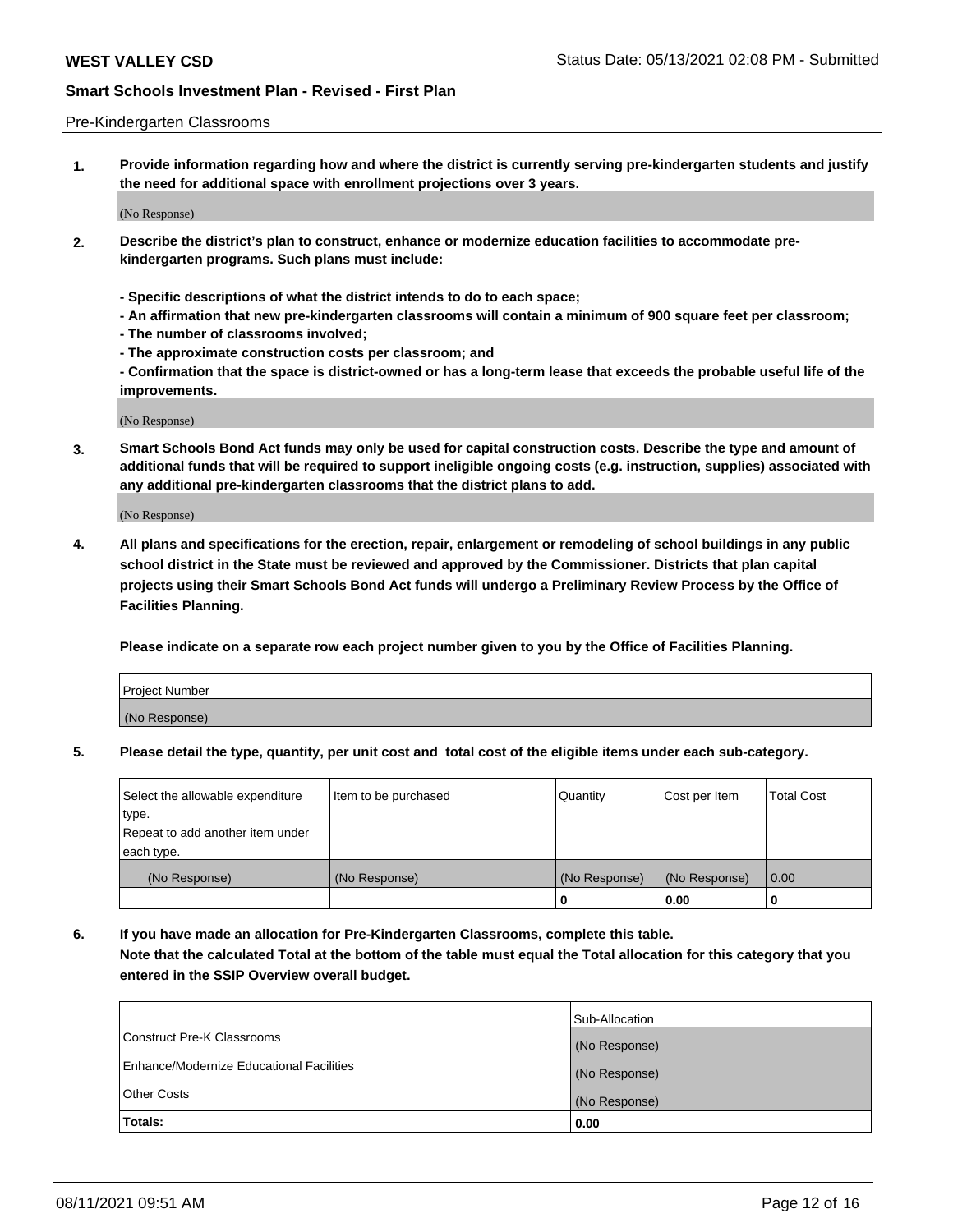Replace Transportable Classrooms

**1. Describe the district's plan to construct, enhance or modernize education facilities to provide high-quality instructional space by replacing transportable classrooms.**

(No Response)

**2. All plans and specifications for the erection, repair, enlargement or remodeling of school buildings in any public school district in the State must be reviewed and approved by the Commissioner. Districts that plan capital projects using their Smart Schools Bond Act funds will undergo a Preliminary Review Process by the Office of Facilities Planning.**

**Please indicate on a separate row each project number given to you by the Office of Facilities Planning.**

| Project Number |  |
|----------------|--|
|                |  |
|                |  |
|                |  |
|                |  |
| (No Response)  |  |
|                |  |
|                |  |
|                |  |

**3. For large projects that seek to blend Smart Schools Bond Act dollars with other funds, please note that Smart Schools Bond Act funds can be allocated on a pro rata basis depending on the number of new classrooms built that directly replace transportable classroom units.**

**If a district seeks to blend Smart Schools Bond Act dollars with other funds describe below what other funds are being used and what portion of the money will be Smart Schools Bond Act funds.**

(No Response)

**4. Please detail the type, quantity, per unit cost and total cost of the eligible items under each sub-category.**

| Select the allowable expenditure | Item to be purchased | Quantity      | Cost per Item | Total Cost |
|----------------------------------|----------------------|---------------|---------------|------------|
| ∣type.                           |                      |               |               |            |
| Repeat to add another item under |                      |               |               |            |
| each type.                       |                      |               |               |            |
| (No Response)                    | (No Response)        | (No Response) | (No Response) | 0.00       |
|                                  |                      | u             | 0.00          |            |

**5. If you have made an allocation for Replace Transportable Classrooms, complete this table. Note that the calculated Total at the bottom of the table must equal the Total allocation for this category that you entered in the SSIP Overview overall budget.**

|                                                | Sub-Allocation |
|------------------------------------------------|----------------|
| Construct New Instructional Space              | (No Response)  |
| Enhance/Modernize Existing Instructional Space | (No Response)  |
| Other Costs                                    | (No Response)  |
| Totals:                                        | 0.00           |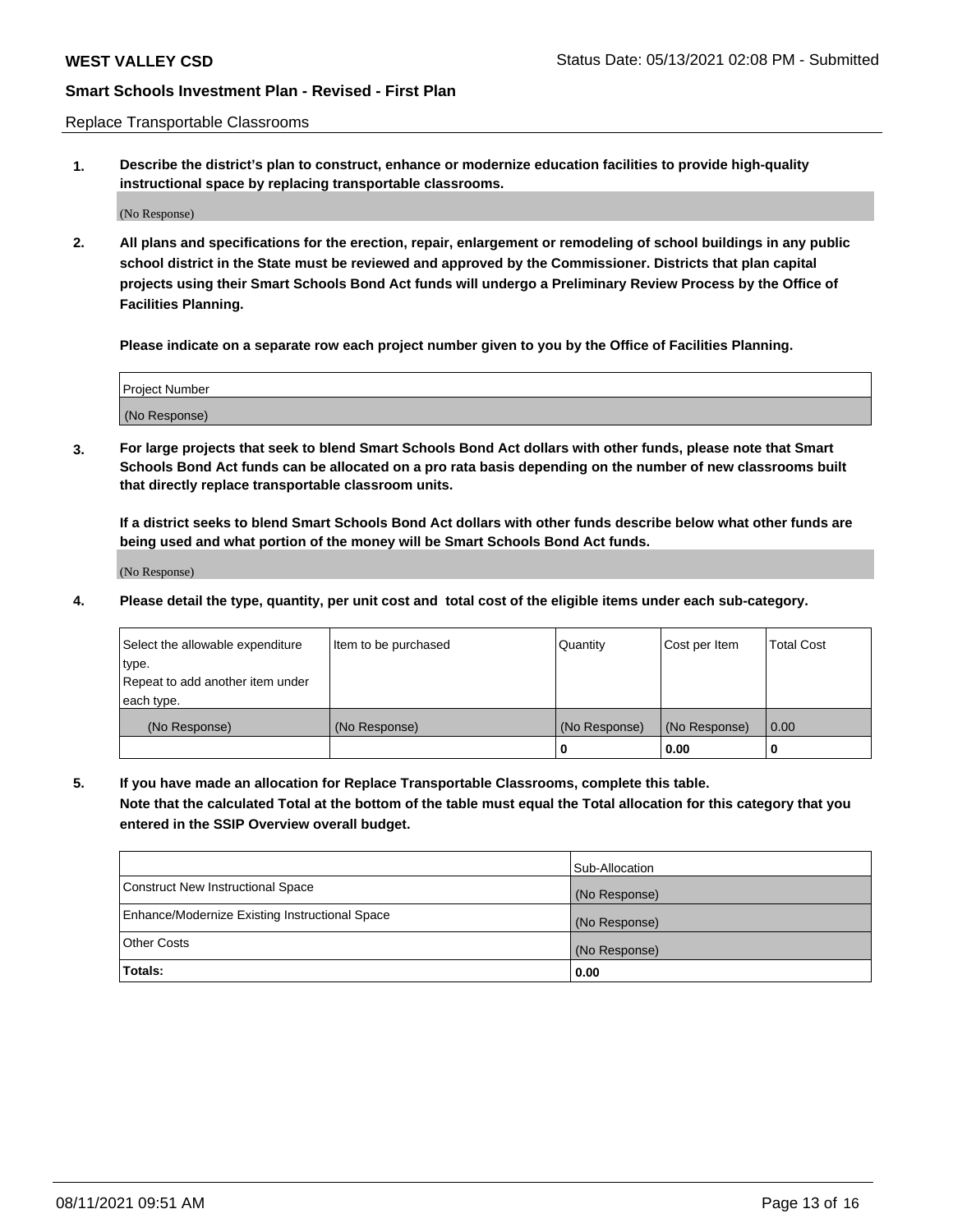#### High-Tech Security Features

### **1. Describe how you intend to use Smart Schools Bond Act funds to install high-tech security features in school buildings and on school campuses.**

West Valley Central School wishes to provide their students with a safe and secure environment for their school day. Two components of that are door security and video security.

The district has a basic video security system in place. West Valley wants to use Smart School funds to improve two portions of that system. The first is the actual video server. This unit manages the cameras and records actual events. The current server is very old and only has enough storage capacity for a short time. This application proposes to install a server with adequate capacity for over 30 days of video retention and additional space for archiving specific events for future reference. The second portion are the actual cameras themselves. The district proposes adding additional cameras to cover areas that are currently not included. Additionally, the district wants to upgrade cameras to offer higher resolution. These cameras will improve the detail of the videos rather than offering a blurry image that only offers vague representation of events.

The district has a limited door security system. Some exterior doors are managed. This application proposes upgrading the number of exterior doors that are managed as well as interior doors. The first goal is to prevent an intruder from entering the building. In the event an unauthorized individual enters the building, West Valley wants to automatically lock sertain interior hall doors to isolate that individual and limit their access to student spaces

**2. All plans and specifications for the erection, repair, enlargement or remodeling of school buildings in any public school district in the State must be reviewed and approved by the Commissioner. Smart Schools plans with any expenditures in the High-Tech Security category require a project number from the Office of Facilities Planning. Districts must submit an SSBA LOI and receive project numbers prior to submitting the SSIP. As indicated on the LOI, some projects may be eligible for a streamlined review and will not require a building permit. Please indicate on a separate row each project number given to you by the Office of Facilities Planning.**

| <b>Project Number</b>   |  |
|-------------------------|--|
| $04-02-04-04-7-999-001$ |  |

- **3. Was your project deemed eligible for streamlined Review?**
	- Yes
	- $\boxtimes$  No
- **4. Include the name and license number of the architect or engineer of record.**

| Name        | License Number |
|-------------|----------------|
| Jerry Young | 197841         |

**5. Please detail the type, quantity, per unit cost and total cost of the eligible items under each sub-category.**

| Select the allowable expenditure<br>type.<br>Repeat to add another item under<br>each type. | Item to be purchased              | Quantity | Cost per Item | <b>Total Cost</b> |
|---------------------------------------------------------------------------------------------|-----------------------------------|----------|---------------|-------------------|
| <b>Electronic Security System</b>                                                           | Dell PowerEdge Video Server       | 2        | 8,870.00      | 17,740.00         |
| <b>Electronic Security System</b>                                                           | Server License                    |          | 1.700.00      | 1.700.00          |
| <b>Electronic Security System</b>                                                           | Server Installation               |          | 1,020.00      | 1,020.00          |
| <b>Electronic Security System</b>                                                           | <b>First Year Server Warranty</b> |          | 306.00        | 306.00            |
| <b>Electronic Security System</b>                                                           | P3715-PLVE Video Camera           | 9        | 845.00        | 7,605.00          |
| <b>Electronic Security System</b>                                                           | M3047-P Video Camera              | 2        | 441.00        | 882.00            |
| <b>Electronic Security System</b>                                                           | M3058PLVE Video Camera            | 4        | 798.00        | 3,192.00          |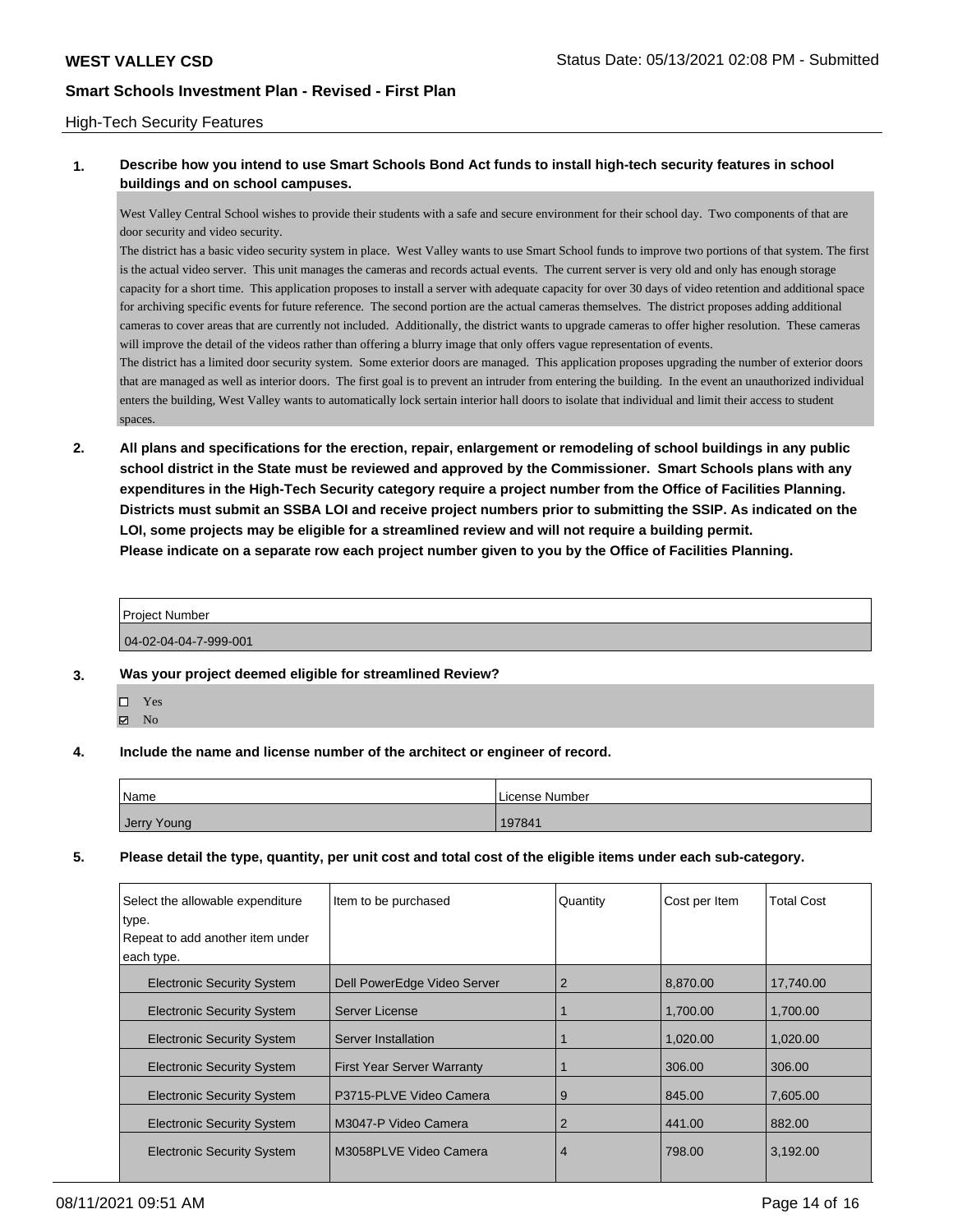## High-Tech Security Features

| Select the allowable expenditure<br>type.<br>Repeat to add another item under<br>each type. | Item to be purchased                                  | Quantity       | Cost per Item | <b>Total Cost</b> |
|---------------------------------------------------------------------------------------------|-------------------------------------------------------|----------------|---------------|-------------------|
| <b>Electronic Security System</b>                                                           | P3245-LV Video Camera                                 | 12             | 544.00        | 6,528.00          |
| <b>Electronic Security System</b>                                                           | P3227-LV Video Camera                                 | 3              | 733.00        | 2,199.00          |
| <b>Electronic Security System</b>                                                           | P3228-LV Video Camera                                 | 6              | 920.00        | 5,520.00          |
| <b>Electronic Security System</b>                                                           | <b>Belden Patch Cable</b>                             | 38             | 8.00          | 304.00            |
| <b>Electronic Security System</b>                                                           | P3719-PLE Video Camera                                | 9              | 1,503.00      | 13,527.00         |
| <b>Electronic Security System</b>                                                           | T94N01D                                               | 11             | 84.00         | 924.00            |
| <b>Electronic Security System</b>                                                           | T91D61                                                | 11             | 79.00         | 869.00            |
| <b>Electronic Security System</b>                                                           | T91A64                                                | 11             | 75.00         | 825.00            |
| <b>Electronic Security System</b>                                                           | P3228-LVE Video Camera                                | 2              | 1,033.00      | 2.066.00          |
| <b>Electronic Security System</b>                                                           | P3717-PLE Video Camera                                | 2              | 1,298.00      | 2,596.00          |
| <b>Electronic Security System</b>                                                           | <b>BCAT 6 Patch Cable</b>                             | 13             | 11.00         | 143.00            |
| <b>Electronic Security System</b>                                                           | NBE-5AC-Gen2 Nanobeam signal link                     | $\overline{2}$ | 99.00         | 198.00            |
| <b>Electronic Security System</b>                                                           | ISO-Beam-19                                           | $\overline{2}$ | 12.00         | 24.00             |
| <b>Electronic Security System</b>                                                           | ES-8-150W Edge Switch                                 | $\mathbf 1$    | 198.00        | 198.00            |
| <b>Electronic Security System</b>                                                           | SVP-14127                                             | $\mathbf{1}$   | 308.00        | 308.00            |
| <b>Electronic Security System</b>                                                           | <b>Device Licenses</b>                                | 51             | 229.00        | 11,679.00         |
| <b>Electronic Security System</b>                                                           | One Year Camera Warranty required<br>for installation | 51             | 42.00         | 2,142.00          |
| <b>Electronic Security System</b>                                                           | <b>Video Security Installation</b>                    | $\mathbf 1$    | 13,780.00     | 13,780.00         |
| <b>Entry Control System</b>                                                                 | Video Intercom Install                                | 8              | 130.00        | 1,040.00          |
| <b>Other Costs</b>                                                                          | <b>Project Manager</b>                                | 5              | 275.00        | 1,375.00          |
| <b>Other Costs</b>                                                                          | <b>Architect Fees</b>                                 | $\mathbf 1$    | 15,000.00     | 15,000.00         |
| <b>Electronic Security System</b>                                                           | <b>Project Contingencies</b>                          | $\mathbf{1}$   | 17,400.00     | 17,400.00         |
| <b>Entry Control System</b>                                                                 | <b>Project Contgencies</b>                            | $\mathbf{1}$   | 9,400.00      | 9,400.00          |
| <b>Entry Control System</b>                                                                 | S2 Network Node                                       | $\mathbf{1}$   | 1,994.00      | 1,994.00          |
| <b>Entry Control System</b>                                                                 | S2 Netbox Extreme Controller                          | $\mathbf{1}$   | 2,684.00      | 2,684.00          |
| <b>Entry Control System</b>                                                                 | Lenels2 Access Control Application<br><b>Blade</b>    | 3              | 753.00        | 2,259.00          |
| <b>Entry Control System</b>                                                                 | S2MNP S2 Micronode Plus                               | $\mathbf{1}$   | 1,204.00      | 1,204.00          |
| <b>Entry Control System</b>                                                                 | Multiclass RP40 SE Reader                             | 9              | 193.00        | 1,737.00          |
| <b>Entry Control System</b>                                                                 | 9600 Electric Strike                                  | $\overline{4}$ | 325.00        | 1,300.00          |
| <b>Entry Control System</b>                                                                 | T.Rex Exit Detector W/Tamper                          | 8              | 58.00         | 464.00            |
| <b>Entry Control System</b>                                                                 | Card ACC Comp SHLD Plenum                             | 3              | 511.00        | 1,533.00          |
| <b>Entry Control System</b>                                                                 | A8105 Network Video Door Station                      | $\overline{2}$ | 812.50        | 1,625.00          |